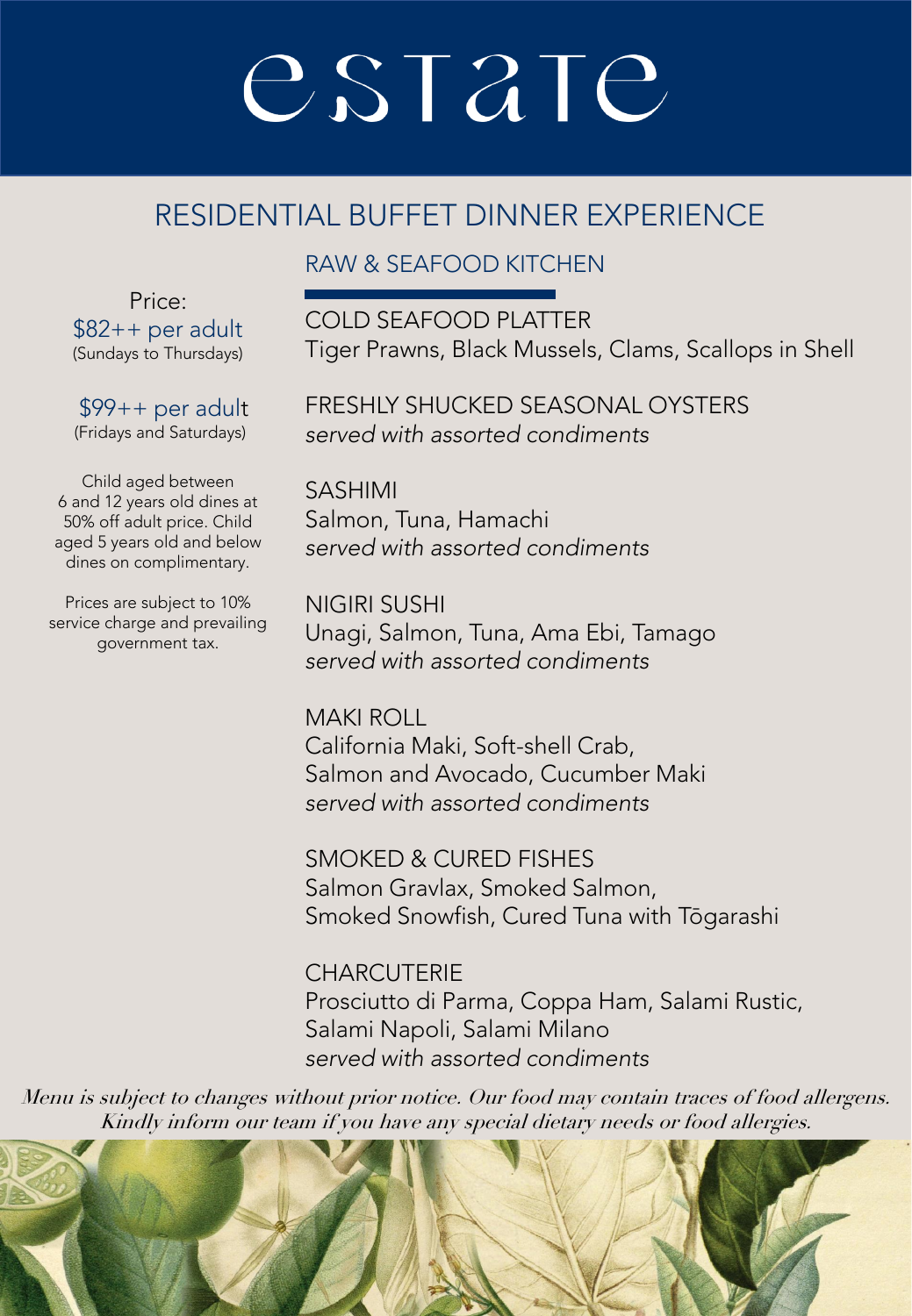#### **CHEESES**

Brie de Meaux, Mimolette, Reblochon, Saint Nectaire, Tomme de Savoie, Camembert, Ossau-Iraty, Fourme D'Ambert, Honeycomb *served with assorted condiments and cheese crackers*

BREADS French Baguette, Sourdough, Spinach and Cheese, Multigrain, Olive Bread, Ciabatta *served with assorted condiments*

#### COLD APPETIZERS

Red Tiger Prawn with Mango and Quinoa Grilled Halloumi with Bulgur Salad and Pomegranate Chilled Gazpacho, Extra Virgin Olive Oil Greek-style Salad with Feta Cheese Soy-glazed Beef, Asian Mushroom Salad, Curry Leaf Unagi with Tossed Soba Noodle, Spring Onion Buffalo Mozzarella with Heirloom Tomatoes, Sweet Basil Baby Romaine, Chicken Breast, Pear, Chives Hazelnut Vinaigrette

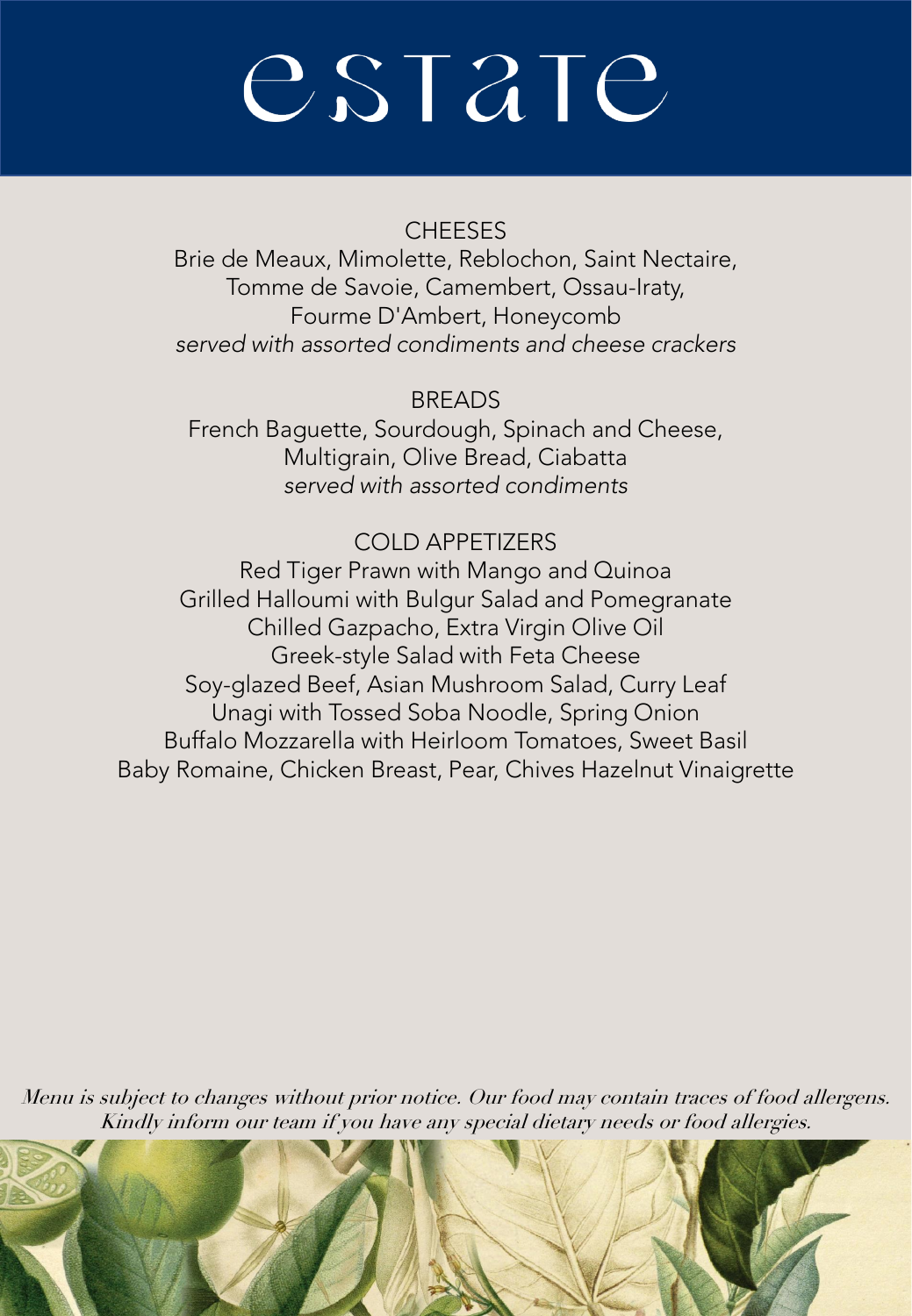#### SALAD BAR

SELECTED GREENS OF THE DAY

BEANS & SEEDS Corn, Kidney Beans, Black Beans, White Beans, Chick Peas, Quinoa, Lentils, Mung Bean, Black-Eyed Peas, Bulgur

PROTEINS Chicken Breast, Ground Roasted Beef, Roasted Turkey, Baked Fish, Hard Boiled Eggs, Cottage Cheese

**CONDIMENTS** 

Avocado, Cherry Tomatoes, Yellow Tomatoes, Cucumber, Carrot, Red Radish, Asparagus, Snow Peas, Alfalfa Sprout, Snow Sprout, Yellow Tomato, Beetroot, Caper Berry, Capers, Kimchi, Wakame, Crouton, Bacon

DRESSINGS

Balsamic Dressing, Thousand Island Dressing, Raspberry Vinaigrette, Three Mustard Dressing, Baby Romaine, Crouton, Bacon, Parmigiano Reggiano, Caesar Dressing

**SOUPS** 

Butternut Pumpkin Soup Double-boiled Duck Consommé

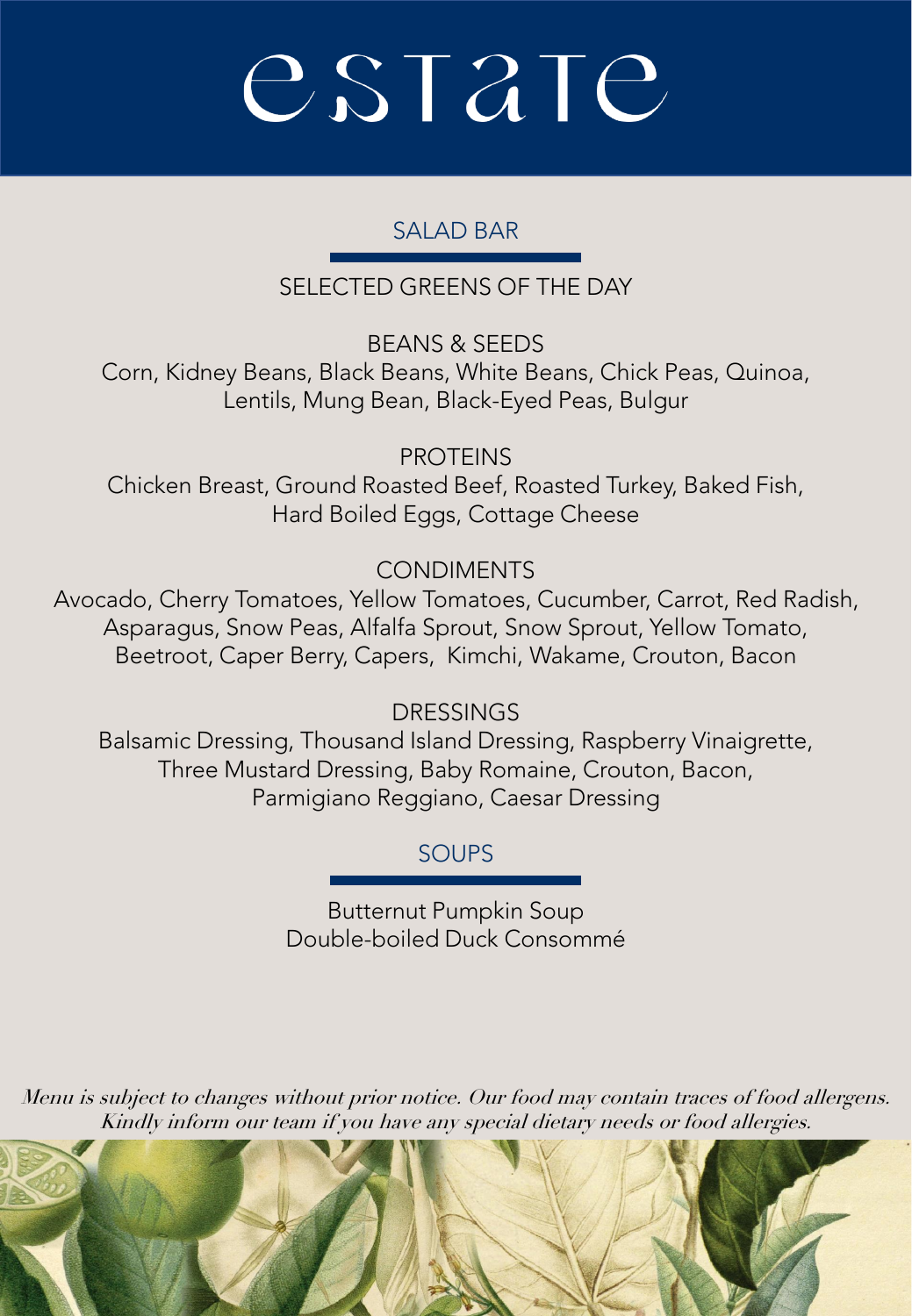#### GRILL KITCHEN - SKEWERS

Black Miso, Chicken Skewer Wagyu Beef Kofta Skewers Grilled Thai Style Beef Skirt Skewers Kurobuta Pork Teriyaki with Spring Onion Aubergine Satay Skewer Roasted Garlic Potato Skewers *served with assorted condiments*

#### WESTERN KITCHEN

WESTERN CUISINE

Grilled Angus Cube Roll with Spinach and Peppercorn-Brandy Cream Sauce Chicken Au Poivre with Asparagus and Vine Tomato Salmon with Dill Citrus Reduction and Balsamic Shallot Caribbean Coconut Mussel Curry Oven-roasted Herb and Garlic Kipfler Potato

> CARVING STATION Slow-roasted Smoked Beef Short Rib Garlic Rosemary Leg of Lamb

> > SIDES Herb Sautéed Mushroom Bacon-glazed Brussel Sprout

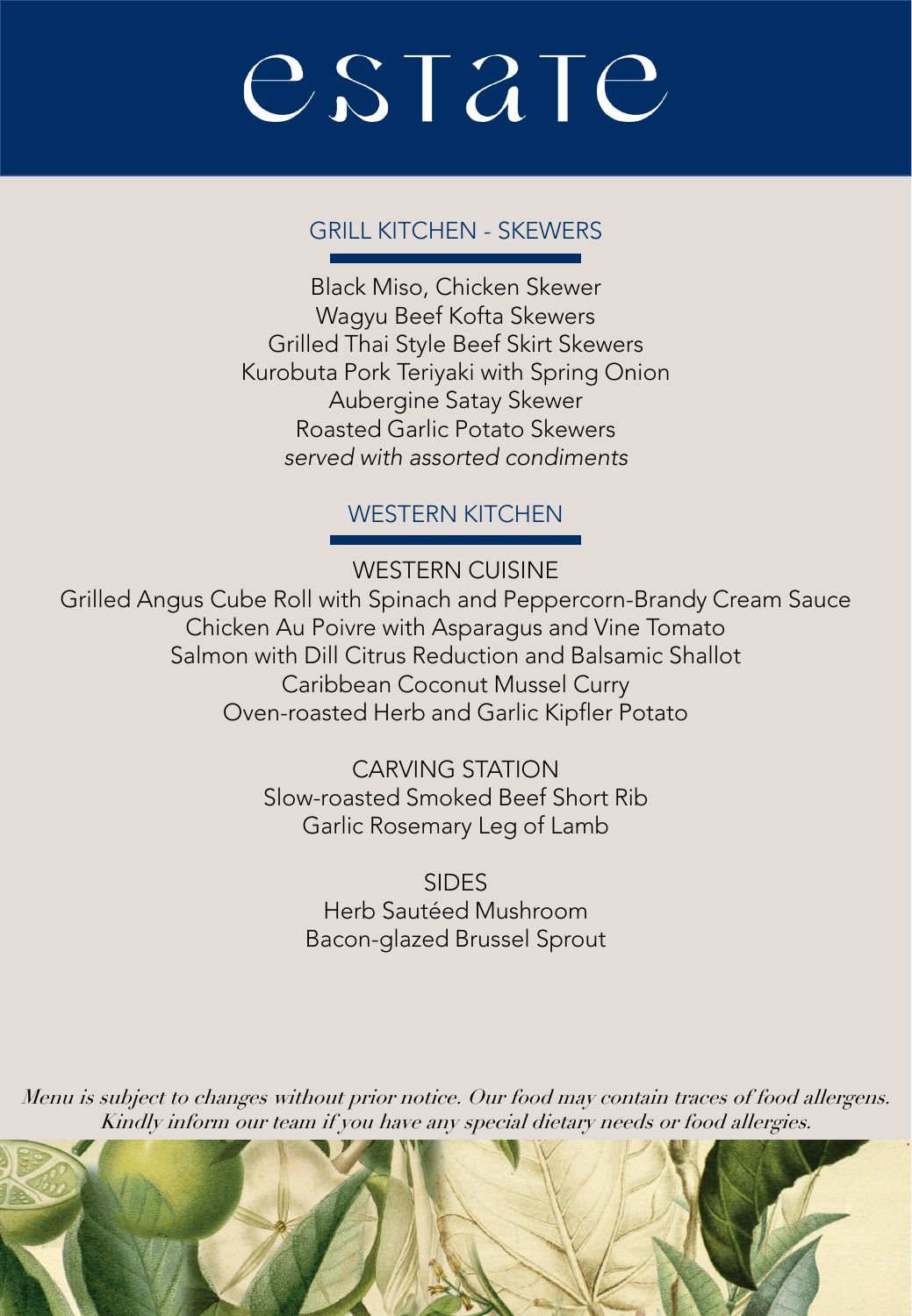#### NOODLE & WRAP KITCHEN

CANTONESE-STYLE WAGYU BEEF NOODLES Beef Offal, White Radish, Coriander, Spring Onion, Golden Garlic, Celery Flower Chilli Garlic Soya, Chilli Paste Oil, Ginger, Vinegar

SIGNATURE SQUID INK TAGLIATELLE WITH OCTOPUS CONFIT Gluten-free Squid Ink Tagliatelle Pasta, Cherry Tomatoes, Chilli, Basil

> GOCHUJANG CHICKEN TACOS Lime Crema, Kimchi Slaw, Coriander, Tōgarashi

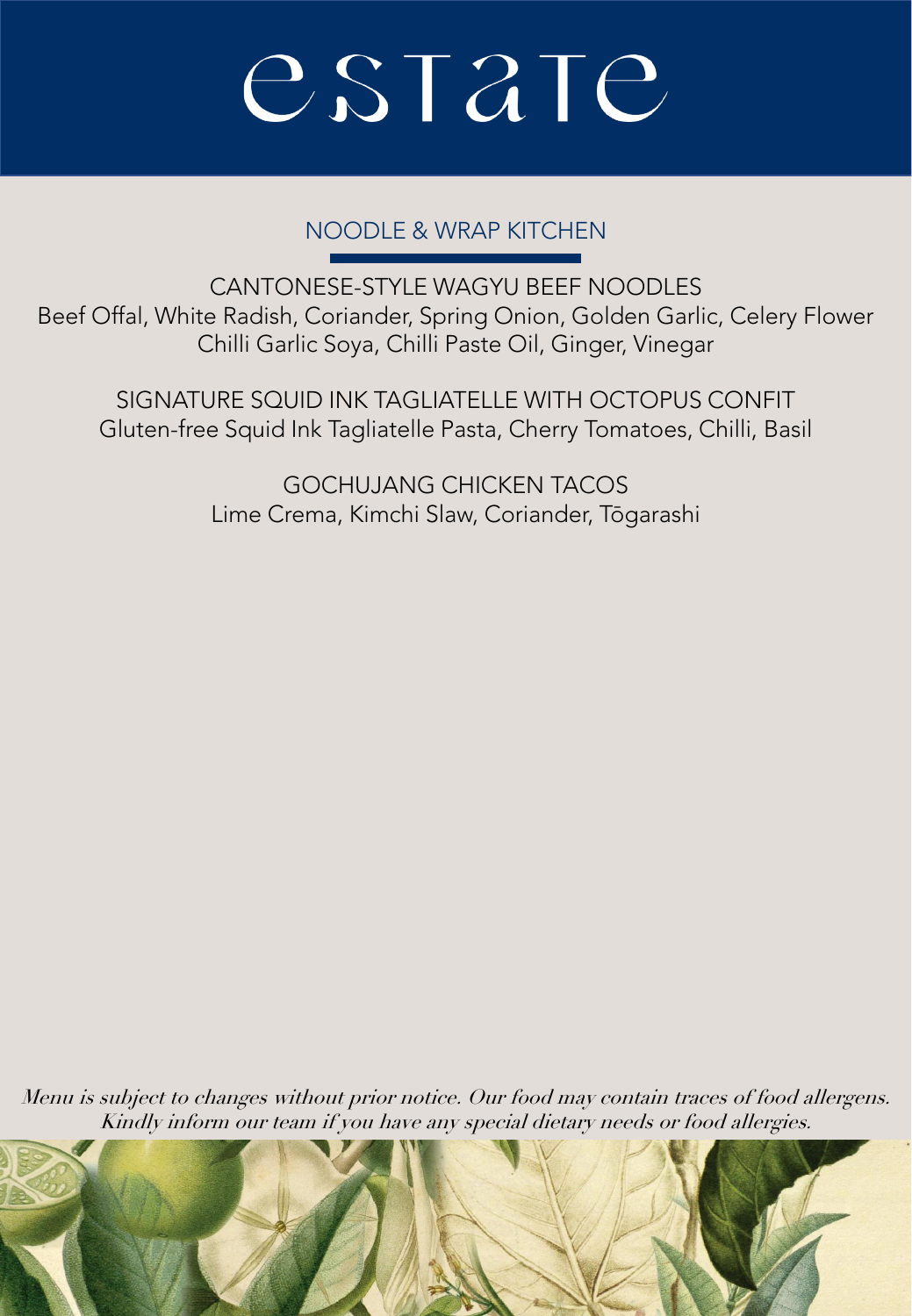#### ASIAN KITCHEN

ESTATE BLACK TRUFFLE ROASTED DUCK Cabbage, Fried Tofu, Homemade Sweet Turnip Pickle, Coriander Cress Truffle Plum Sauce, Ginger Honey Soya

> INDIAN CUISINE Vegetable Biryani Mysore Mutton Andhra Chicken Prawn Masala Lemon Rice Lady Finger Masala Beans Poriyal Kadai Paneer *served with assorted condiments*

ASIAN-INSPIRED DISHES Sichuan-style Spicy Chicken "La Zi Ji" Wok-fried Balsamic Vinegar Pork Rib Steamed Fish with Black Bean Green Chilli Sauce Supreme Soya-glazed River Prawn Braised White Turnip with Baby Shrimp Homemade Black Bean Tofu Wok-fried Hong Kong-Style Green Vegetable Braised Mix Mushroom with Fish Maw Nasi Goreng Kampung with Silver Fish Singapore XO Hokkien Mee Carrot Cake with Chinese Sausage Steamed Sticky Glutinous Rice with Chinese Sausage